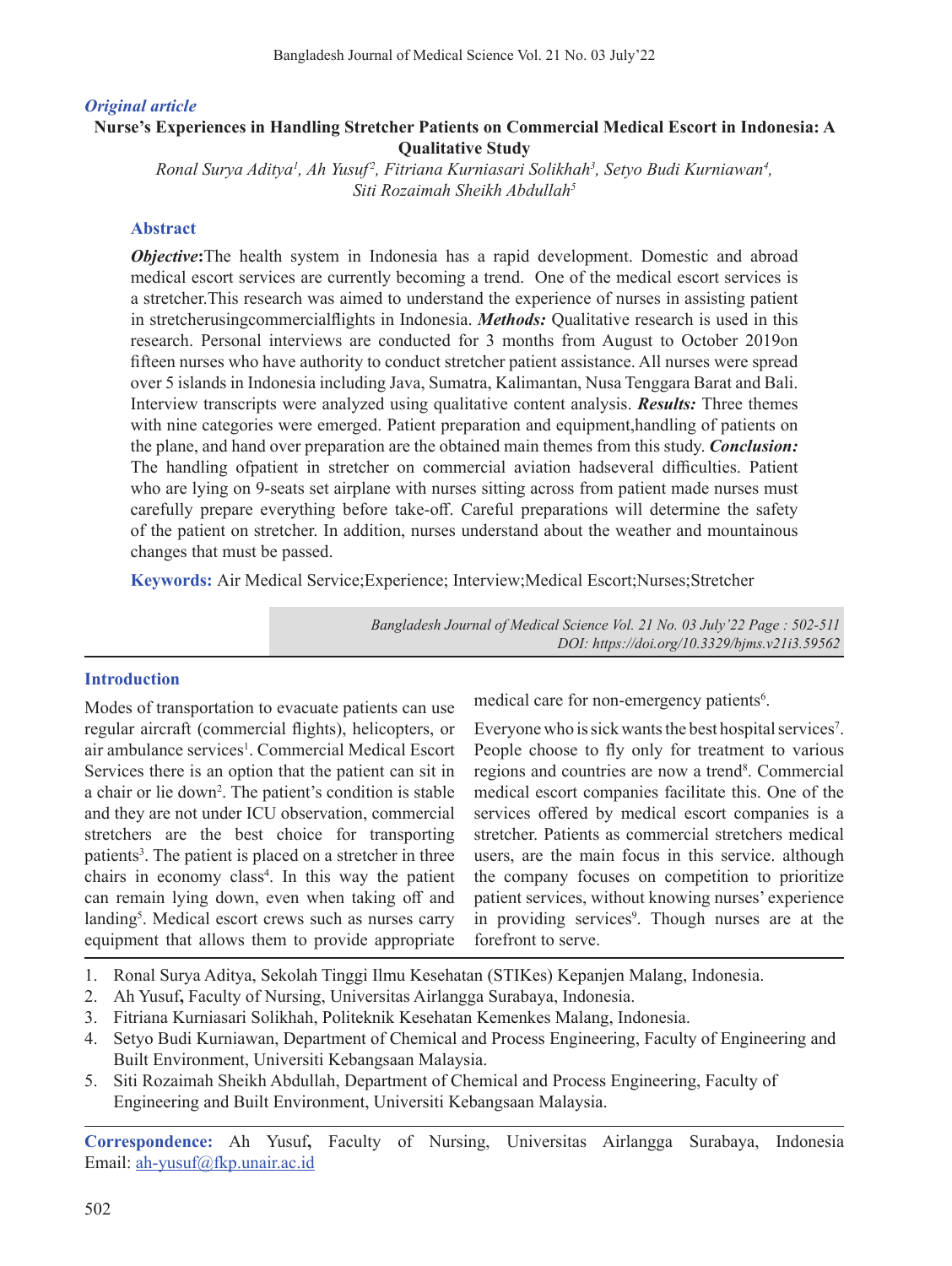Patients become subjects in commercial medical escort services, especially in commercial flight using stretchers  $10$ . A stretcher is an option if the patient does not have a lot of money to rent air ambulances. as a subject, patients always demand the best service from the company, so the company's focus is patient service. the problem is that good service is not only a patient-focused desire factor, but the nurse's experience is worth considering $11$ .

The company offers medical services on a stretcher because of consideration of the costs and conditions of the patient's family as well as patients<sup>12</sup>. Such attention is not just for the family and the patient, the experience of the nurse must be considered when making that decision, because it will have an impact on improving services $13,14$ . This is also the basis for the company or organization to consider the experience of nurses handling patient patients<sup>15</sup>. nurses in serving patients optimally require valid literature<sup>16</sup>. literature used in services can use manual books, previous research and experience from other nurses $17$ . This option can be used to improve the abilities of other nurses $18$ . Considering this, some nurses felt their experience was very valuable to their peers and company, but it was never recorded in the study. So that in the future this experience will be the basis for making decisions for patient safety. The results of this study can explain the future approach to treat patients using stretcher, especially in terms of nurses' perceptions of the methods used.

### **Method**

### **Research Design**

This study has an inductive descriptive qualitative design anchored within the naturalistic paradigm<sup>11</sup>. The head of the medical escort company gave him permission to do it. The qualitative descriptive design was used in this study to understand deeply, to describe and interpret phenomena that were studied in the nurse's environment for the experiences that the authors wanted to explore 19. This research was conducted using personal interviews and then observed using qualitative thematic content analysis to describe nurses' experiences. Qualitative content analysis is used in this study because it is useful in exploring nurses' experiences about certain phenomena<sup>20</sup>.

#### **Participants and Procedures**

Atotal of fifteen nurses, 13 men and 2 women, who are experienced in treating patient patients are involved in this research. All participant is having a minimum of 2-year working experience as flight nursehandling patients in stretcher (range of experience: 2-5 years with 3 years median of experience). Participant of this research having an age ranged from 25 to 40 years old (median of participant's age: 35 years old). All nurses are holding certificate of authority to perform medical escort by the company and currently distributed over 5 islands in Indonesiais Java, Sumatra, Kalimantan, Nusa Tenggara Barat and Bali. All participant was stating their agreement to join this research by signing the consent form after information and invitation letters were sent to each participant.

#### **Data Analysis**

A qualitative approach using a thematic inductive content analysis was used to analyze the obtained data according to Graneheim and Lundman (2004). This method is considered to be suitable as the researcher wishes to obtain a thorough knowledge and understanding of the topic. The transcribed interview wasobserved thoroughlyfive times, focusing on the aim of the study and finding meaning units that described by the participants in performing the handle of patient in stretcher. The meaning units were then condensed referring to Graneheim and Lundman (2004)guidelines. These units were shortened without sacrificing the essence of the original form. The condensed meaning units were then removed and coded and as utilized as the basis for categorization. Several categories were built from meaning units with similar content. These categories were then used as the basis for thematization and analysis of the underlying meaning of the data.

### **Ethical Clearence**

The Kepanjen college of health sciences ethics committee had approved this studyand the head of the private medical escort company had gave the permission to conduct this research in their business. Information about the study was repeated orally to the participants prior to starting the interviews.

### **Results**

The analyses revealed nine categories. The latent content within these categories were formulated as three themes (Table 1). The findings are presented below and illustrated by quotations from the interview text.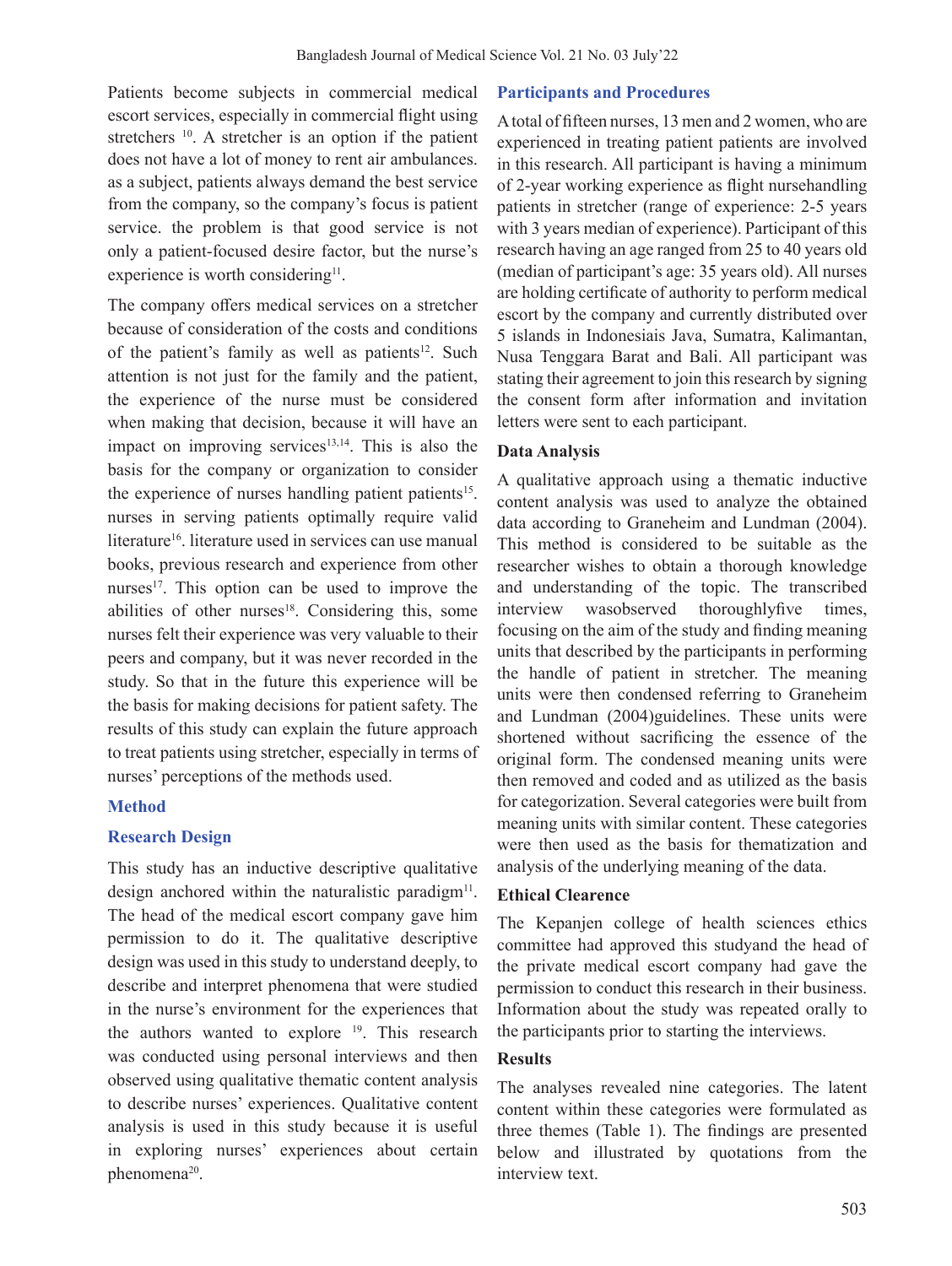| No             | <b>Theme</b>                         | Category                                                                                                                    |
|----------------|--------------------------------------|-----------------------------------------------------------------------------------------------------------------------------|
|                | Patient preparation<br>and equipment | Feasibility of flight<br>a)<br>Inform consent<br>b)<br>Adequate equipment<br>c)                                             |
| $\overline{2}$ | Handling of patients<br>on the plane | a) Observation<br>b) Administration of drugs<br>c) Emergency condition of the patient<br>e) Airplane and weather conditions |
| 3              | Hand over<br>preparation             | a) Documentation before boarding<br>b) Documentation on the plane                                                           |

# **Table 1. Overview of theme (n = 3) and categories (n = 11) constructed from the interview analysis**

### a) Patient preparation and equipment

### a) *Feasibility of flight*

Vital signs are the standard values used by nurses to measure the basic functions of the body. Tools for vital signs measurements are carried out with the aim to describe a person's general health condition. Measurement of vital signs can also provide clues about a person's disease, as well as illustrate the feasibility of flying a patient using a stretcher.

"Before leaving, nurses are obliged to observe vital signs. Because it is important as a condition for flight eligibility" (Participant 1, 3, 7).

The collaboration of nurses and doctors who treat patients is needed to improve the accuracy of the data and determine the patient's flightworthiness decisions. Collaboration of each profession prioritizes the importance of relationships with patients. The latest condition and development of the patient when being treated in the room is very necessary for nurse's data when conduct hand over.

"We must communicate to the treating doctor in the hospital to determine the eligibility of the patient" (Participant 10)

Determination of the fitness or flightworthiness for patients is determined by several factors. one of that is infectious diseases must be understood, so that the spread of disease can be prevented. Other than that, everything that interferes otherpassengers' comfort will be rejected by the airline, such as wounds that cause odor. In addition to certify the patient eligibility, flight eligibility documents must also state that the patient does not has an infectious disease and does not cause odor. The person, significantly, is advised to postpone flights until they are no longer in contagious and/ or smelly conditions.

"The airline always rejects someone who has an infectious disease and patients who have wounds

with a pungent odor" (Participants 2, 5, 6)

The types of patients who pass the flight eligibility certification for stretchers on the airline in general are strokes, vertebral fractures, hip fractures, Guillain-Barre syndrome (GBS), and all diseases that require bed rest during a trip. with special note if they need oxygen, the maximum that can be given is 4 Lpm.

"In general, diagnosed diseases which mainly allowed to flight are strokes, vertebral fractures, hip fractures, Guillain-Barre syndrome (GBS)" (Participants 15)

"Airline regulations, regarding flight eligibility,stated that the maximum oxygen delivery in the cabin is 4 Lpm, because pressures exceeding 4 Lpm will affect the air pressure in commercial aircraft" (Participants 14)

A patient's passport is needed if he wants to go for treatment abroad to verify the identity and citizenship of a person. This document gives a guarantee of security and protection for the owner in a foreign land. A passport alone is not enough to get permission to enter and guarantee security when seeking treatment abroad. Each country has its own policy regarding the requirements for foreign nationals who enter the country with or without a visa.Laws specify that transfer orders by the treating physician and acceptance documents by the receiving facility must be prepared before the patient boards a medical flight. The patient's medical chart, discharge summary, latest lab results and other medical information must also be carried. Approval for medical aviation transportation must be sent to the operator of the medical escort company in advance.

"Passport and visa documents are always forgotten by the family, because families rarely pay attention to this problem" (Participant 9,11,13)

### b) *Informed consent*

Approval of informed consent for medical treatment from patients or families must be obtained. Acceptance must be given after getting a full explanation of the actions to be taken against patients and all the consequences of the actions. Approval of medical actions performed by nurses and doctors consists of the process of providing an explanation and the process of making decisions.For patients and families, informed consent is an appreciation of their rights to the doctor or nurses and can be used as a reason for a lawsuit against the doctor/ nurses in the event of a deviation from the practice informed consent.

"For the safety and protection of nurses and medical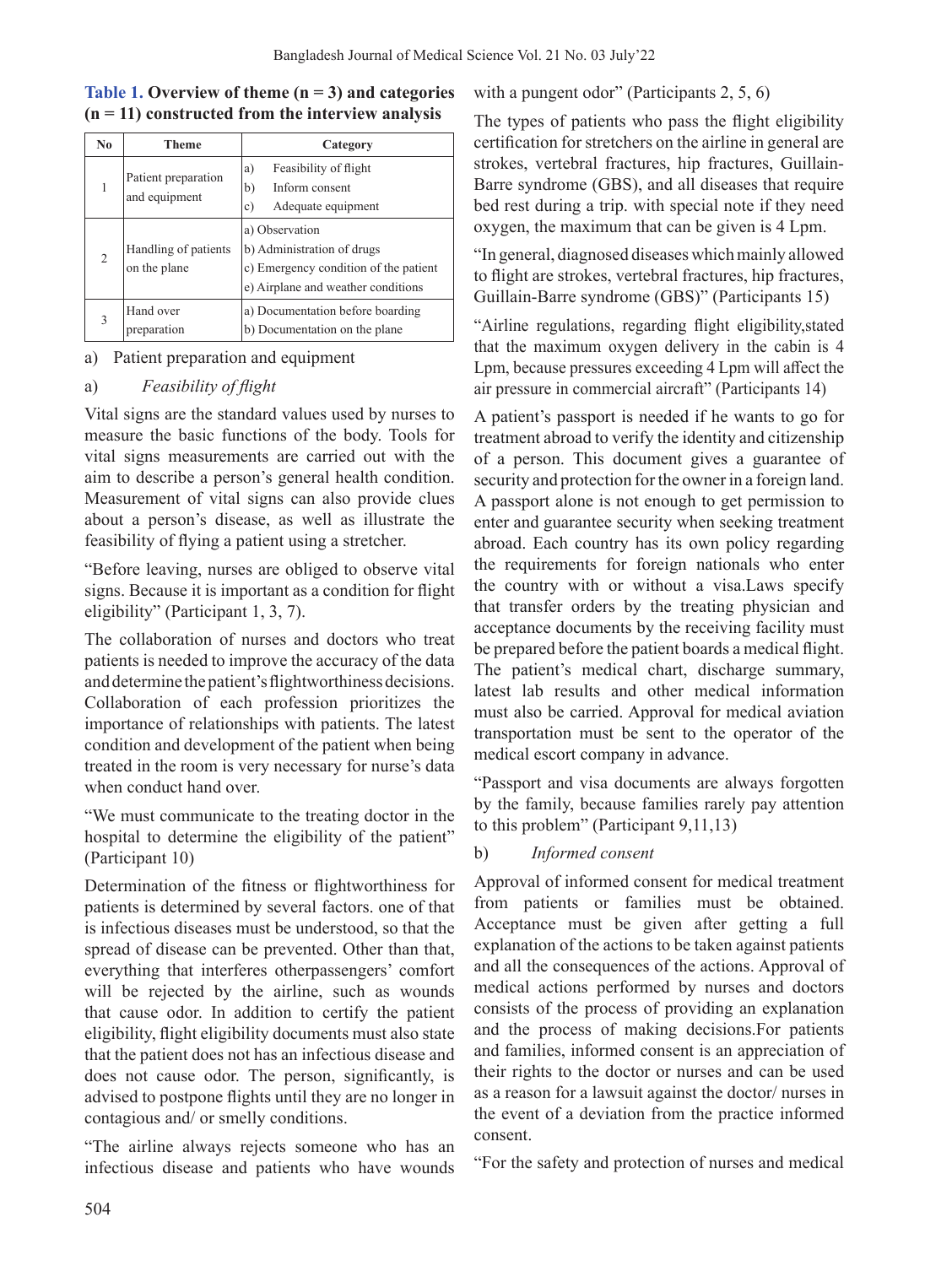in taking action, it is necessary to sign prior informed consent" (Participants 1 to 15)

## c) *Adequate equipment*

Vital signs are very important for examining bodily functions, knowing clinical signs, establishing a disease diagnosis and determining the right therapeutic plan while on an airplane. Vacuum mattress was also considered to be important to reduce mobilization due to vibrations originating from weather disturbances and landing or take off aircraft conditions.

"Preparation of instruments to measure oxygen saturation, pulse, and equipment to monitor vital signs must be prepared" (Participants 1, 4, 8)

"Vacuum mattress is needed, especially when it is raining and cloudy, it helps in reducing the movement which aggravates the patient's condition" (Participants 5, 6, 9)

Drugs given to patients must go through procedures and recommendations from the treating doctor beforehand, except drugs for emergency conditions that must be brought even without the recommendation of the treating doctor.An intravena (IV) access must always be ready. If the patient does not need IV access on a continuing basis, it can be capped. All medications that are necessary and those that are meant for comfort must be administered. These medicines must also be available for the crew in case the need arises midair.

"Checking the type, amount and time of administration of the drug while on the trip must be recorded and prepared carefully" (Participants 3,9, 15)

- b) Handling of patients on the plane
- i. *Observation*

Nurses and doctors are obliged to make observations according to the patient's condition. An emergency patient requires a shorter observation time compared to non-emergency conditions.

"Vital sign observations every 15-20 minutes are needed to increase awareness of the patient's condition" (Participants 8,11,12,15)

Nurses and doctors need to consider the side effects of medication on elevation and oxygen that is not under high pressure. Observation after drug administration also needs to be considered because each person has a different response when administering the drug.

"After administration of the drug in the plane, close observation is needed, because the altitude

can sometimes affect the performance of the drug" (Participants 1,4)

# ii. *Emergency condition of the patient*

Communication of nurses and doctors during an emergency requires rapid and responsive responses. Previously, it was necessary to communicate the worst possible conditions of the patient. So that when the patient's suffer emergency condition, nurses and doctors are ready with actions to save patients.

"Communication with doctors about the condition, vital sign and drugs given is so importantto decide what action to take during emergency"(Participants 2,3,10,12,14)

Communication with family member is also important, so that families understand the patient's condition. Communication regarding emergency conditions to the family is respecting the family's right to know the patient's condition. In addition, for medical staff, communication is beneficial for legal liability.

"Communication with family related to the condition of an emergency patient must be notified so that the family did not have any wrong perceptions" (Participants 5,6,7,11,15)

iii. *Airplane conditions*

During landing on the runway, the ground effect becomes an important factor for airplanes.When landing, aircraft re-check, the used equipment, documentation of vital signs and drugs provided need to be carried out assuring that there are no equipment/ any belongings left behind.

"Preparation during landing is the installation of seat belts on patients, nurses, and doctors. Thus, stopping the act of observation oral administration of drugs" (Participants 3,9)

The period of flight to the maximum cruising altitude is a crucial period in flight. The nurse needs to prepare the patient's comfort, together with tools and position of the nurse to facilitate treatment. When taking off, all medical devices may be turned on and conditioned to be safe. The nurse needs to sit in a strategic position and wearing a seat belt.

"Choosing seats for vital sign observation and drug administration is important. Usually, we sit between arms and head" (Participants 6,10,13)

Turbulence is common in aviation. Turbulence experience for patient is something that must be minimized by nurses on board. Turbulence is caused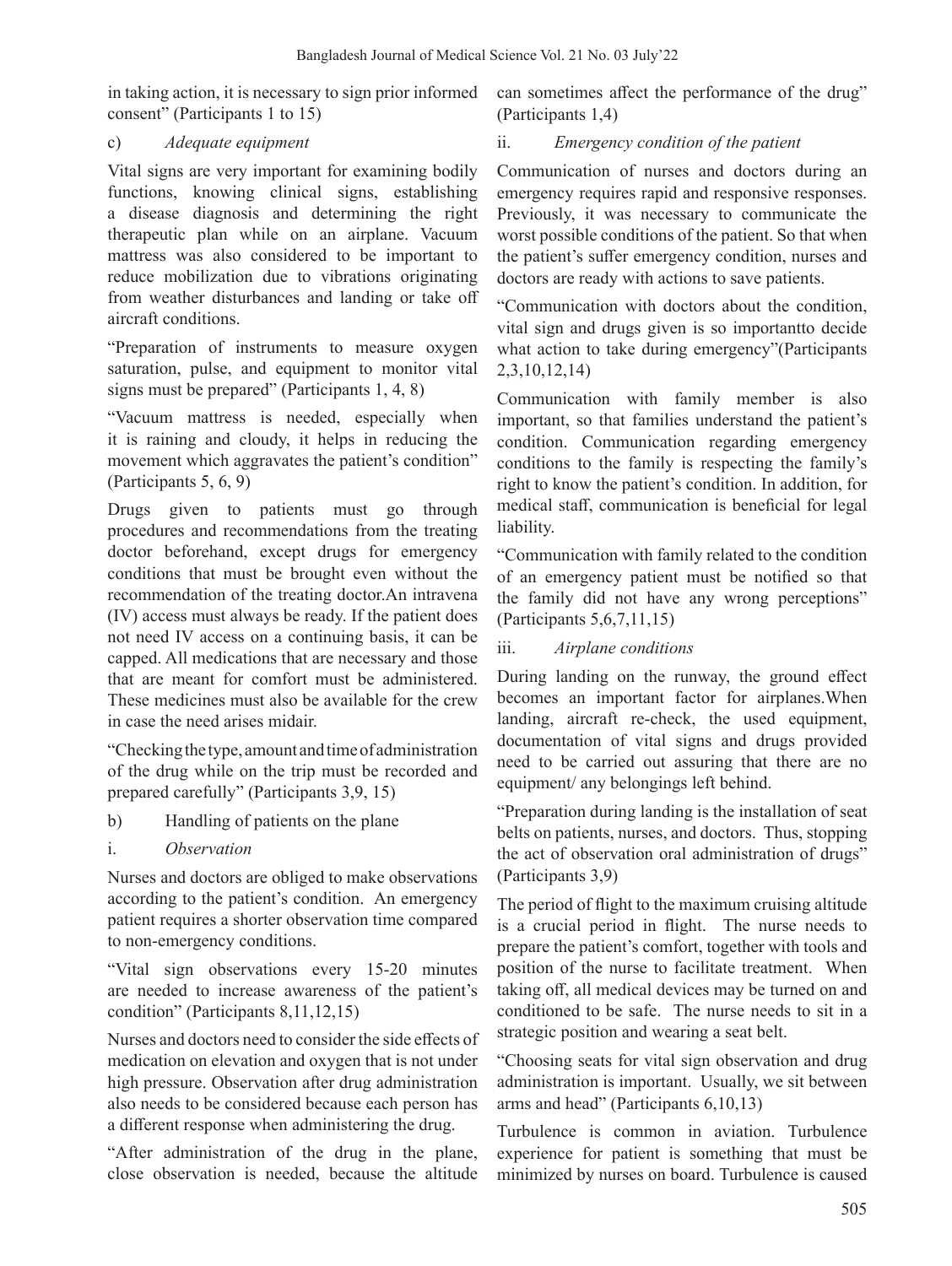by bad weather and/ or approaching mountainous terrain. Sometimes it can be severe which results in a messy cabin and passengers become "helterskelter". Nurses must be prepared to face this kind turbulence. The main focus during turbulence is the safe conditions for nurses and stabilization of the patient's condition. Nurses must coordinate about patient care when turbulence occurs so that patients can remain calm.

"Vibration during turbulence must be considered because it affects the device, intravenous fluids, and delivery of care" (Participants 3, 14, 15)

"Nurses must know the weather, and the mountains that will be traversed, so they are ready when turbulence occurs" (Participants 1, 2, 4, 6)

- c) Hand over preparation
- a) *Documentation before boarding*

Patient complaints are a sign that there is a problem with the patient during the service, action is needed to resolve this problem. Recording patient complaints is something that must be done to determine the progress of the disease, the effects of treatment, and the effects of travel on the plane. Patient complaints that can be treated will increase customer confidence.

"Patients' complaints must be observed before leaving, during traveling and until reaching the destination. Because it determines the actions we will give"(Participants 1,3,4,5,10,12)

There are several types of investigations that will be performed according to the patient's clinical condition. Each examination has its own indications. Investigations such as laboratory, radiology, ultrasonography, electrocardiography (ECG), blood tests, etc. are sometimes needed.

"Supporting examinations during treatment at the previous hospital is very important to understand the patient's progress, establish the diagnosis and actions after the patient reaching the intended hospital" (Participants 2,6,13)

# 1. *Documentation on the plane*

Examination procedures performed by nurses on a person's vital signs that aim to detect disorders, abnormalities or changes in the life support system is needed during the medical escort. Examination of vital signs is the most basic method of examining bodily functions that can be performed to determine clinical signs that have benefits in establishing the diagnosis of disease and determining appropriate

medical therapy plan. There are four main vital signs components that must be routinely monitored by health workers namely blood pressure, pulse, respiratory rate, and body temperature.

"Vital sign recording must be comprehensively conducted every 15-30 minutes" (Participants 4,7,8,9,11)

Provision of prepared drugs during flight must be administrated carefully and on time. Emergency medicine may only be used during emergency conditions. Medicines that are prohibited on airplanes still can be carried with patient assignment letter accompanying the drugs.

"Drugs given during treatment in hospital and drugs given for in-flight medication should be noted carefully in terms of dosage and time of administration" (Participants 1,3,14,15)

# **Discussion**

Preparation before medical escort need to be highly considered, these considerations consist of: patients, equipment and administration<sup>21</sup>. Patient Eligibility is a condition of a patient who is declared eligible for transport using a stretcher<sup>22</sup>. In addition, the weather, state activities, and regulations were several other things need to be also considered<sup>23</sup>. Airworthiness is often a nurse's dilemma, because of the patient's family and the company that employs the nurse sometime choose the economy-class flight services<sup>24</sup>. Another study explains the feasibility of flying is an important factor in the success of medical escort<sup>25</sup>. In practice, families often force medical companions to provide eligibility documents. Companies also often impose conditions on patients to be eligible to  $fly^{26}$ .

Another preparation that is being considered is administration $27$ . The most important administration is informed consent<sup>28</sup>. The most important informed consent is clear, comprehensive communication and a focus on patient and family safety<sup>29</sup>. A study conducted by Whitty et al focuses on effective communication<sup>30</sup>. However, in practice this causes the family to be confused, because the information is somehow incomplete. Another study that patientfocused information causes families to be unprepared for future conditions<sup>31</sup>. But this can be circumvented with informed consent for the family and focus on patient and family safety<sup>32</sup>.

For the standard flight service procedures, each passenger must provide detailed health condition information to the officer during the check-in process.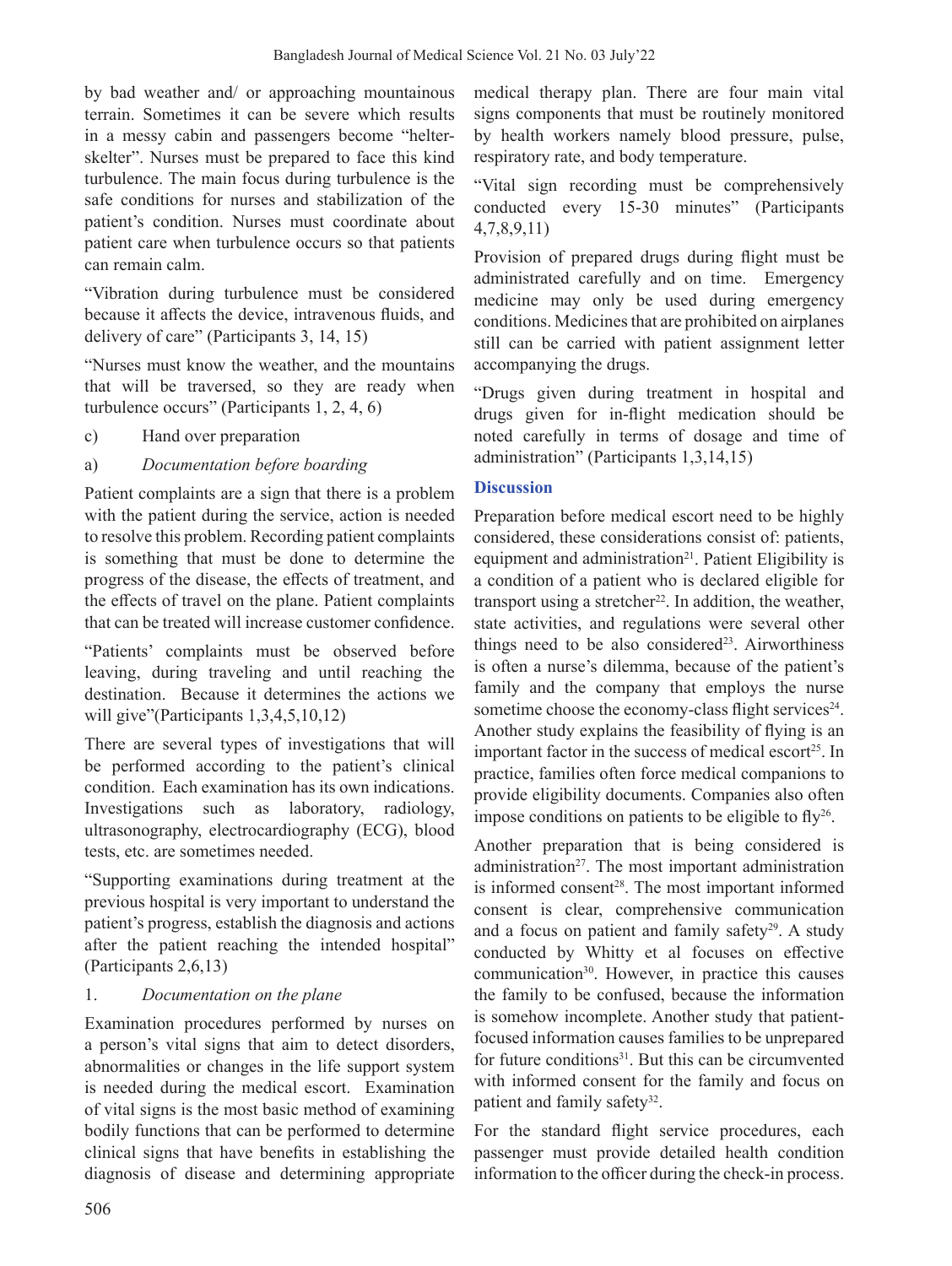In addition, it can be reported before air travel<sup>33</sup>. The airlines stated that anything which cause a disturb and smell on the plane are considered a prohibition. In accordance with the recommendation by the Centers for Disease Control and Prevention (CDC), if a passenger has a serious infectious disease that has the potential to spread during the flight, especially by air or direct contact, the airline also has the legal right to refuse the person concerned to board the flight<sup>34,35</sup>.

The thing nurses should consider is giving oxygen. because oxygen is strongly influenced by air pressure in the plane<sup>36</sup>. Air pressure drops at high altitude. So, when the plane goes up, the air pressure inside the plane decreases. In commercial aircraft, cabin pressure also set limit of the pressure drop<sup>37</sup>. This allows the aircraft to reach altitudes of up to 40,000 feet without causing travelers to experience dangerous low-level air pressure. The cabin pressure level varies by type of aircraft<sup>38</sup>. The United States Federal Aviation Administration (FAA) requires that cabin pressure on commercial aircraft be maintained at a level equivalent to atmospheric pressure below 8,000 feet. The FAA allows for a brief drop in air pressure only for safety purposes, such as to avoid adverse weather conditions. The minimum air pressure that allows tourists to be exposed for short periods is the same as that found 10,000 feet above sea level. This will be even worse if there are patients who use oxygen in the plane. This statement was in accordance with the obtained results that patients must be given minimal oxygen. The supplyof oxygen capabilities offered by various airlines are also varied. For example, supply options can range from only one or two choices (for example, 2 or 4 liters per minute) to adjustable ranges of 1 to 15 liters per minute<sup>39</sup>.

The final preparation that also important is the equipment<sup>40</sup>. Equipment used during medical escort needs to be re-checked<sup>41</sup>. Katoch found that the importance of regular calibration tools. Tools prepared for stretcher patients are normally nonemergency equipment<sup>42</sup>. But it is also necessary to prepare emergency medicine if we record a history of decreased consciousness. Equipment is placed in one bag that is reachable by the escort. Result presented by New South Wales Government indicated that all equipment must be carried out to safeguard risks, but this study could not carry a lot of equipment due to airline policy $43$ .

In an effort to provide a more convenient method for immobilizing the spine to be transported using a stretcher on commercial aircraft, the US Army

Surgical Research Institute has established a vacuum spinal board to be the method of immobilization that might be chosen during the transportation of potentially unstable thoracolumbar fractures. This were able to demonstrate a significant reduction in the development of pressure ulceration associated with the use of vacuum spinal boards compared with historical controls using rigid spinal boards<sup>44</sup>. This is the basis of knowledge that patients with stretcher should use mattress vacuum, in order to reduce complications due to travel.

Observation during flight is one of the important things that need major attention<sup>45</sup>. Good coordination between doctors and nurses need to be maintained so that patients continue to be monitored<sup>46</sup>. However, the results of the study showed that the escort not only treating patients, but also keep an eye on the family comfort and family conditions. This causes medical escorts to be dividing their attention and need to pay extra concern on the patients monitoring.

In addition to observations, administration during handling patients on the plane should also be noted <sup>47</sup>. Miles found that treating patients is the most important thing 48. However, this study contradicts that result because in the case of medical colleagues, administration of the use of drugs during travel is more important to determine future care. Other than that, the dose of drug administration must be recorded in full because it will be taken into consideration for the patient's severity.

The most important thing is preparing for an emergency condition<sup>49</sup>. Emergency conditions must be considered by the medical escort<sup>50</sup>. Samadbeiket al. reported the importance of emergency preparation so that it influences subsequent handling<sup>51</sup>. The success of patient emergency management is strongly influenced by prior preparation, as also observed in this study. Patient emergencies must be predicted by the team, so they are ready to deal with the worst. Adverse conditions of patients with this consideration will be treatable. Other things considered to be major in dealing with emergencies are nurses' experiences, nurse skills, and team coordination.

The main focus in medical escort services is patient safety, so the patient's condition is the most important consideration52. However, aircraft conditions that often experience turbulence will affect the patient's condition and their psychological state. Leggio et al.confirm that unstable aircraft conditions affect passengers on board<sup>53</sup>. The practice on the plane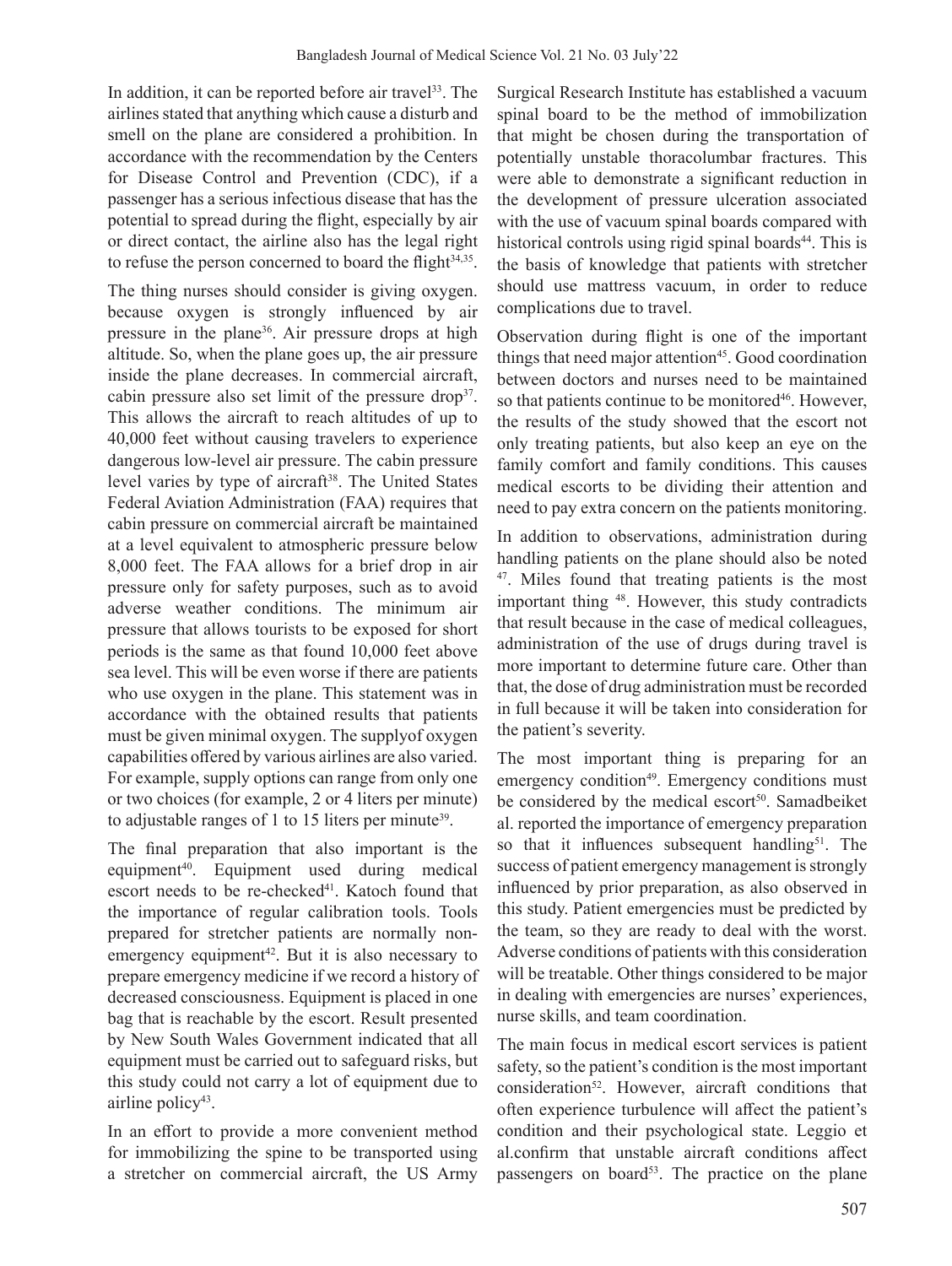nurses must coordinate with flight attendants and pilots to let them know that unwanted conditions are occurred. This needs to be carried out to prepare the equipment and medicines needed. This is similar to the finding that the choice of aircraft with better in-flight experience will benefit the medical escort services.

This turbulence has several causes. The first cause is included in the category of low-level turbulence, or when the aircraft is low. Second, turbulence is close to the cumulonimbus cloud or when a plane passes near the cumulonimbus cloud. The third is mountain wave turbulence or when planes fly near mountains. Clear air turbulence can also occur due to several aspects. Moreover, at this time, extreme weather conditions increase vulnerability to turbulence on flights<sup>17</sup>. The transition period of the season, as happened in Indonesia, did result in a striking temperature difference in the air. Seasonal consideration also needs to be concerned to bring stretcher patients, since the rainy season in Indonesia tend to cause more turbulence in flight<sup>54</sup>, as an addition to the nurse's information understanding about weather and mountainous changes to be passed.

Hand over must be conducted for patients and teams before arriving at the destination hospital<sup>55</sup>. Hand over is very important for the patient's health in the future<sup>8</sup>. Things that must be prepared before hand over are preparation before boarding and preparation of documentation on the plane24. Documentation on the plane becomes an important part when handling patients because it is part of the hand over<sup>24</sup>. Result presented by Bruton et al.reported that after landing, the patient's condition will normally remain stable until the destination hospital<sup>31</sup>. However, this contradicts that findings because there are traffic jams and long-standing administrative problems that cause the patient's condition to be unstable. These considerations may form the basis for documentation procedure to be completed while at the destination hospital.

Future studies on how to deal with the stretcher patient related to the preparation of nurse's equipment and act of emergency during flight will greatly contribute to the knowledge of air medical escort. Further study on how the nurses should adapt their role and develop both physical and mental endurance are considered to be worthy to be explored in future. Utilization of mixed methods to contradict and/or complement the single interview data collection method is highly suggested to enrich the discussion on this topic.

## **Conclusion**

This study was able to dig deeper into the experience of nurses handling stretcher patients on commercial flights that may benefit for future services. This research has found the importance of preparation that affect the success of medical escort. Patient handling before take-off, patient safety during flight, and preparing hand over of patients were considered to be the most important factor for air medical escort service. In short, this study reveals the following Patient preparation and equipment, handling of patients on the plane, and hand over preparation were the main themes identified on this study. Further investigation on the preparedness of nurses in handling air medical escort patients is considered to benefit this research result.

## **Authors's contribution:**

Data gathering and idea owner of this study: RSA, FKS

Study design: AY, SBK, SRSA.

Data gathering: RSA, AY.

Writing and submitting manuscript: SBK, SRSA.

Editing and approval of final draft: RSA, FKS, AY**.**

### **Conflict of interest**

The authors declare that they have no known competing financial interests or personal relationships that could have appeared to influence the work reported in this paper.

### **Acknowledgements**

The authors would like to acknowledge all nurses who participated in this study for the support in the research work.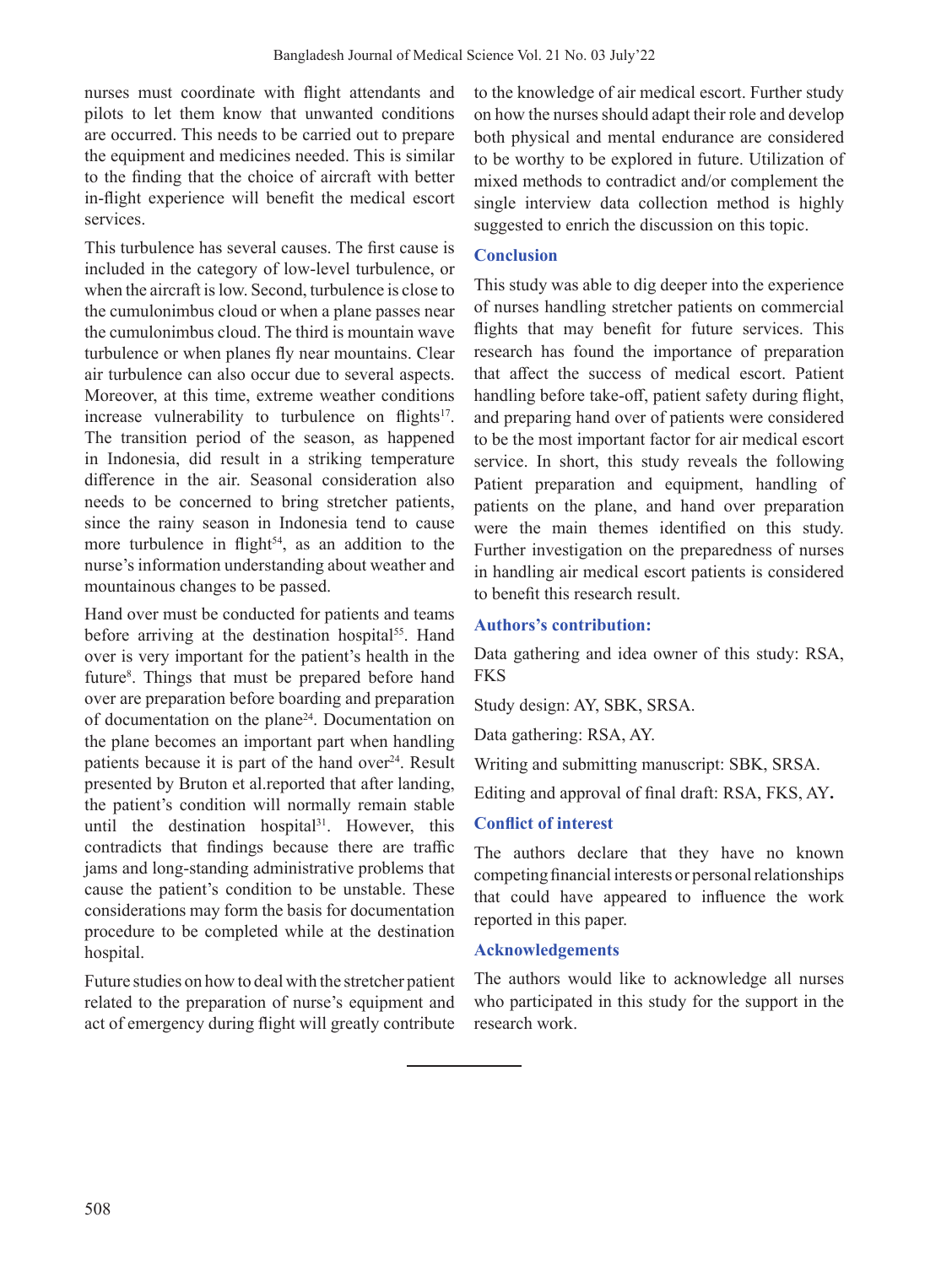#### **References**

- 1. Martin DT. Fixed Wing Patient Air Transport during the Covid-19 Pandemic. *Air Medical Journal*. 2020;000:1-5. doi:10.1016/j.amj.2020.04.001 https://doi.org/10.1016/j.amj.2020.04.001
- 2. Bunch A, Duchateau FX, Verner L, Truwit J, O'Connor R, Brady W. Commercial air travel after pneumothorax: A review of the literature. *Air Medical Journal*. 2013;**32**(5):268-274. doi:10.1016/j.amj.2013.01.003 https://doi.org/10.1016/j.amj.2013.01.003
- 3. Clark JR. The Fireman's Rule. *Air Medical Journal*. 2019;**38**(1):10-11. doi:10.1016/j.amj.2018.11.015 https://doi.org/10.1016/j.amj.2018.11.015
- 4. Reid D, Street K, Beatty S, Vencatachellum S, Mills B. Preparedness of graduate paramedics for practice: a comparison of Australian and United Kingdom education pathways. *Australasian Journal of Paramedicine*. 2019;**16**:1-11. doi:10.33151/ajp.16.666 https://doi.org/10.33151/ajp.16.666
- 5. Carver H, Lazarsfeld-Jensen A. Operationalising the multidimensional role of the paramedic preceptor. *Australasian Journal of Paramedicine*. 2018;**15**(4):1-10. doi:10.33151/ajp.15.4.619 https://doi.org/10.33151/ajp.15.4.619
- 6. Alshammari T, Jennings PA, Williams B. National study of Saudi Arabian emergency medical services professional profiles: An inferential analysis. *Australasian Journal of Paramedicine*. 2019;**16**:1-9. doi:10.33151/ajp.16.729 https://doi.org/10.33151/ajp.16.729
- 7. Maria S, Hlushak A, Diamond A. Development of a tool to monitor paramedic clinical placements:Acase study of innovation overcoming tradition. *Australasian Journal of Paramedicine*. 2019;**16**:1-9. doi:10.33151/ajp.16.644 https://doi.org/10.33151/ajp.16.644
- 8. Zia A, MacDonald R, Moore S, Ducharme J, Vaillancourt C. Assessment of Pain Management During Interfacility Air Medical Transport of Intubated Patients. *Air Medical Journal*. 2019;**38**(6):421-425. doi:10.1016/j.amj.2019.09.002 https://doi.org/10.1016/j.amj.2019.09.002
- 9. Martin J, Kumar K. Education Needs of Australian Flight Nurses: A Qualitative Study. *Air Medical Journal*. 2020;**000**:1-5. doi:10.1016/j.amj.2020.02.001 https://doi.org/10.1016/j.amj.2020.02.001
- 10. Williams SL, Ames K, Lawson C. Preferences and trust in traditional and non-traditional sources of health information-a study of middle to older aged Australian adults. *Journal of Communication in Healthcare*. 2019;**12**(2):134- 142. doi:10.1080/17538068.2019.1642050 https://doi.org/10.1080/17538068.2019.1642050
- 11. Brinkmann, Kvale S, Svend. Interviews Learning the Craft of Qualitative Research Interviewing.

*European Accounting Review*. 2012;**21**(1):186- 189. doi:10.1080/09638180.2012.675165 https://doi.org/10.1080/09638180.2012.675165

- 12. DeGrande H, Liu F, Greene P, Stankus JA. The experiences of new graduate nurses hired and retained in adult intensive care units. *Intensive and Critical Care Nursing*. 2018;**49**:72-78. doi:10.1016/j.iccn.2018.08.005 https://doi.org/10.1016/j.iccn.2018.08.005
- 13. Henriette I, Taylor F, Dihle A, Hofsø K, Alexander S. Intensive & Critical Care Nursing Intensive care nurses ' experiences of withdrawal of lifesustaining treatments in intensive care patients : A qualitative study. *Intensive & Critical Care Nursing*. 2019;(xxxx);**102768**: doi:10.1016/j.iccn.2019.102768 https://doi.org/10.1016/j.iccn.2019.102768
- 14. Jahromi, M. K., Koshkaki, A. R., Poorgholami, F., & Talebizadeh, M. A Study of Nurses' Perception of Professional Values in the University Hospitals Affiliated with Jahrom University of Medical Sciences, 2015. *Bangladesh Journal of Medical Science,* 2018:**17**(1), 47–51. https://doi.org/10.3329/bjms.v17i1.35279
- 15. Linton J, Farrell MJ. Nurses' perceptions of leadership in an adult intensive care unit: A phenomenology study. *Intensive and Critical Care Nursing*. 2009;**25**(2):64-71. doi:10.1016/j.iccn.2008.11.003 https://doi.org/10.1016/j.iccn.2008.11.003
- 16. Lupieri G, Creatti C, Palese A. Cardio-thoracic surgical patients' experience on bedside nursing handovers: Findings from a qualitative study. *Intensive and Critical Care Nursing*. 2016;**35**:28-37. doi:10.1016/j.iccn.2015.12.001 https://doi.org/10.1016/j.iccn.2015.12.001
- 17. Despins LA. Factors influencing when intensive care unit nurses go to the bedside to investigate patient related alarms: A descriptive qualitative study. *Intensive and Critical Care Nursing*. 2017;**43**:101-107. doi:10.1016/j.iccn.2017.04.003 https://doi.org/10.1016/j.iccn.2017.04.003
- 18. Rodríguez-Huerta MD, Álvarez-Pol M, Fernández-Catalán ML, et al. An informative nursing intervention for families of patients admitted to the intensive care unit regarding the satisfaction of their needs: The INFOUCI study. *Intensive and Critical Care Nursing*. 2019;(xxxx). doi:10.1016/j.iccn.2019.102755 https://doi.org/10.1016/j.iccn.2019.102755
- 19. Yusuf A, PK FR, Tristiana RD, Aditya RS. Riset Kualitatif Dalam Keperawatan. 1st ed. *MitraWacana Media*; 2017.
- 20. Graneheim UH, Lundman B. Qualitative content analysis in nursing research: Concepts, procedures and measures to achieve trustworthiness*. Nurse Education Today*. 2004;**24**(2):105-112. doi:10.1016/j.nedt.2003.10.001 https://doi.org/10.1016/j.nedt.2003.10.001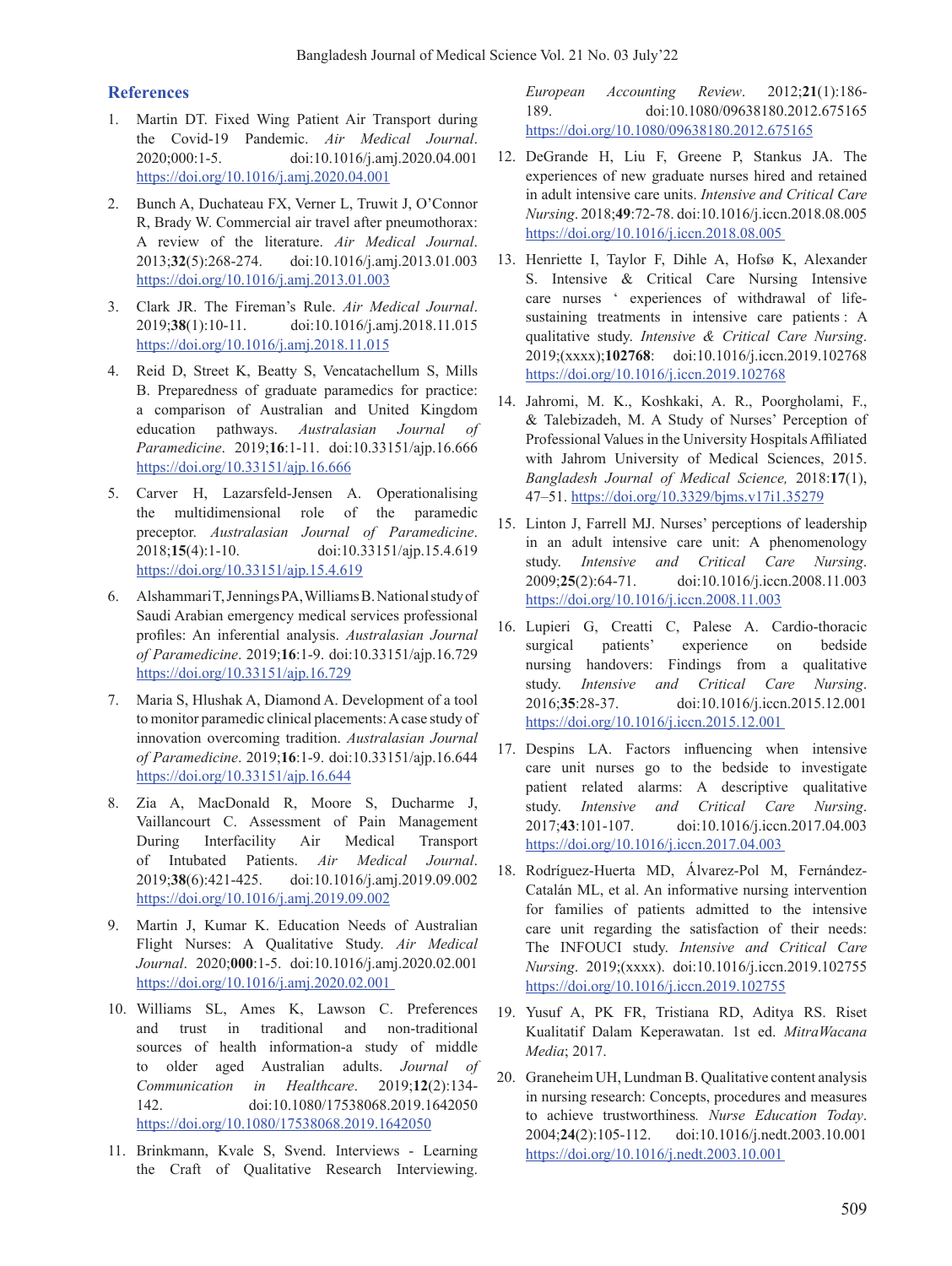- 21. Tunlind A, Granström J, Engström Å. Nursing care in a high-technological environment: Experiences of critical care nurses. *Intensive and Critical Care Nursing*. 2015;**31**(2):116-123. doi:10.1016/j.iccn.2014.07.005 https://doi.org/10.1016/j.iccn.2014.07.005
- 22. Noome M, Dijkstra BM, van Leeuwen E, Vloet LCM. Exploring family experiences of nursing aspects of end-of-life care in the ICU: A qualitative study. *Intensive and Critical CareNursing*. 2016;**33**:56-64. doi:10.1016/j.iccn.2015.12.004 https://doi.org/10.1016/j.iccn.2015.12.004
- 23. Engström B, Uusitalo A, Engström Å. Relatives' involvement in nursing care: A qualitative study describing critical care nurses' experiences. *Intensive and Critical Care Nursing*. 2011;**27**(1):1-9. doi:10.1016/j.iccn.2010.11.004 https://doi.org/10.1016/j.iccn.2010.11.004
- 24. de Lange S, van Eeden I, Heyns T. Patient handover in the emergency department: 'How' is as important as 'what.' *International Emergency Nursing*. 2018;**36**(September):46-50. doi:10.1016/j.ienj.2017.09.009 https://doi.org/10.1016/j.ienj.2017.09.009
- 25. COMMISSION ON ACCREDITATION OF MEDICAL TRANSPORT SYSTEMS. *MEDICALESCORT STANDARDS*. Published online 2017.
- 26. M M, M A. Challenges in case finding of tuberculosis control program in Iran: A qualitative study. *Bangladesh Journal of Medical Science*. 2018;**17**(03):462-469. https://doi.org/10.3329/bjms.v17i3.37002
- 27. NHS Health Education England. *Transfer & Escort of Patients Policy*. 2017;(January 2014):1-28.
- 28. NWT. NWT MEDICAL TRAVEL PROGRAM : PATIENT ‐ *ESCORT SUPPORTS*. 2015;**17**(5).
- 29. Hada A, Jack L, Coyer F. Using a knowledge translation framework to identify barriers and supports to effective nursing handover: *A focus group study. Heliyon*. 2019;**5**(6):e01960. doi:10.1016/j.heliyon.2019.e01960 https://doi.org/10.1016/j.heliyon.2019.e01960
- 30. Whitty JA, Spinks J, Bucknall T, Tobiano G, Chaboyer W. Patient and nurse preferences for implementation of bedside handover: Do they agree? Findings from a discrete choice experiment. *Health Expectations*. 2017;**20**(4):742-750. doi:10.1111/hex.12513 https://doi.org/10.1111/hex.12513
- 31. Bruton J, Norton C, Smyth N, Ward H, Day S. Nurse handover: Patient and staff experiences. *British Journal of Nursing*. 2016;**25**(7):386- 393. doi:10.12968/bjon.2016.25.7.386 https://doi.org/10.12968/bjon.2016.25.7.386
- 32. BiplabH, Klunklin A, P P, P S. Symptom Experiences and Symptom Management among Persons with Lung Cancer in Bangladesh. *Bangladesh*

*Journal of Medical Science*. 2020;**19**(03):386-393. https://doi.org/10.3329/bjms.v19i3.45853

- 33. Paskoff LN, Mandella JG, Self DA. A study of protection provided by general aviation oxygen masks with open ambient ports in toxic environments. Proceedings - *Annual SAFESymposium (Survival and Flight Equipment Association).* 2014;2014-Janua(January):443-456.
- 34. Sepahvand F, Atashzadeh-Shoorideh F, Parvizy S, Zagheri-Tafreshi M. Factors Affecting Nurses' Perceived Organizational Commitment: A Qualitative Study. *Bangladesh Journal ofMedical Science*. 2019;**18**(2):303-311. doi:10.2337/db06-1293.Additional https://doi.org/10.3329/bjms.v18i2.40701
- 35. Firomsa T, Teferra M, Tadesse A. Trends and Outcomes of Emergency Pediatric Surgical Admissions from a Tertiary Hospital in Ethiopia. *Ethiopian journal of health sciences*. 2018;**28**(3):251-258. doi:10.4314/ejhs.v28i3.2 https://doi.org/10.4314/ejhs.v28i3.2
- 36. Conelius J. A woman's experience: Living with an implantable cardioverter defibrillator. *Applied Nursing Research*. 2015;**28**(2):192- 196. doi:10.1016/j.apnr.2014.11.002 https://doi.org/10.1016/j.apnr.2014.11.002
- 37. MM R, NB S, ZB P, et al. Burden of Stroke Caregivers: Evidence from a Qualitative Study in Sarawak, Malaysia. *Bangladesh Journal of Medical Science* Vol. 2018;**17**(04):593-599. https://doi.org/10.3329/bjms.v17i4.38321
- 38. Matlala SF. Concealed pregnancy among school-going adolescents in South Africa: A qualitative study on risks for maternal and child health. *Bangladesh Journal of Medical Science*. 2020;**19**(4):620-624. https://doi. org/10.3329/bjms.v19i4.46616
- 39. Perona M, Paramedic B, Aziz M, Mbbs R. Review Paramedic judgement , decision-making and cognitive processing : a review of the literature. *Australasian Journal of Paramedicine*. Published online 2019:1-12. https://doi.org/10.33151/ajp.16.586
- 40. Papa AM, Lefton C. Rub a Dub Dub: Best Practices for Stretcher Cleaning. *Journal of Emergency Nursing*. 2014;**40**(6):619-620. doi:10.1016/j.jen.2014.08.001 https://doi.org/10.1016/j.jen.2014.08.001
- 41. Varghese T. Innovation: The simple stretchers. *Medical Journal Armed Forces India*. 2003;**59**(1):42- 43. doi:10.1016/S0377-1237(03)80105-3 https://doi.org/10.1016/S0377-1237(03)80105-3
- 42. Katoch S. Introduction of modern stretchers in Armed Forces for improving casualty evacuation in field with special reference to casualty evacuation in mountains. *Medical JournalArmed Forces India*. 2005;**61**(2):157- 162. doi:10.1016/S0377-1237(05)80014-0 https://doi.org/10.1016/S0377-1237(05)80014-0
- 43. New South Wales Government H. Service Specifications